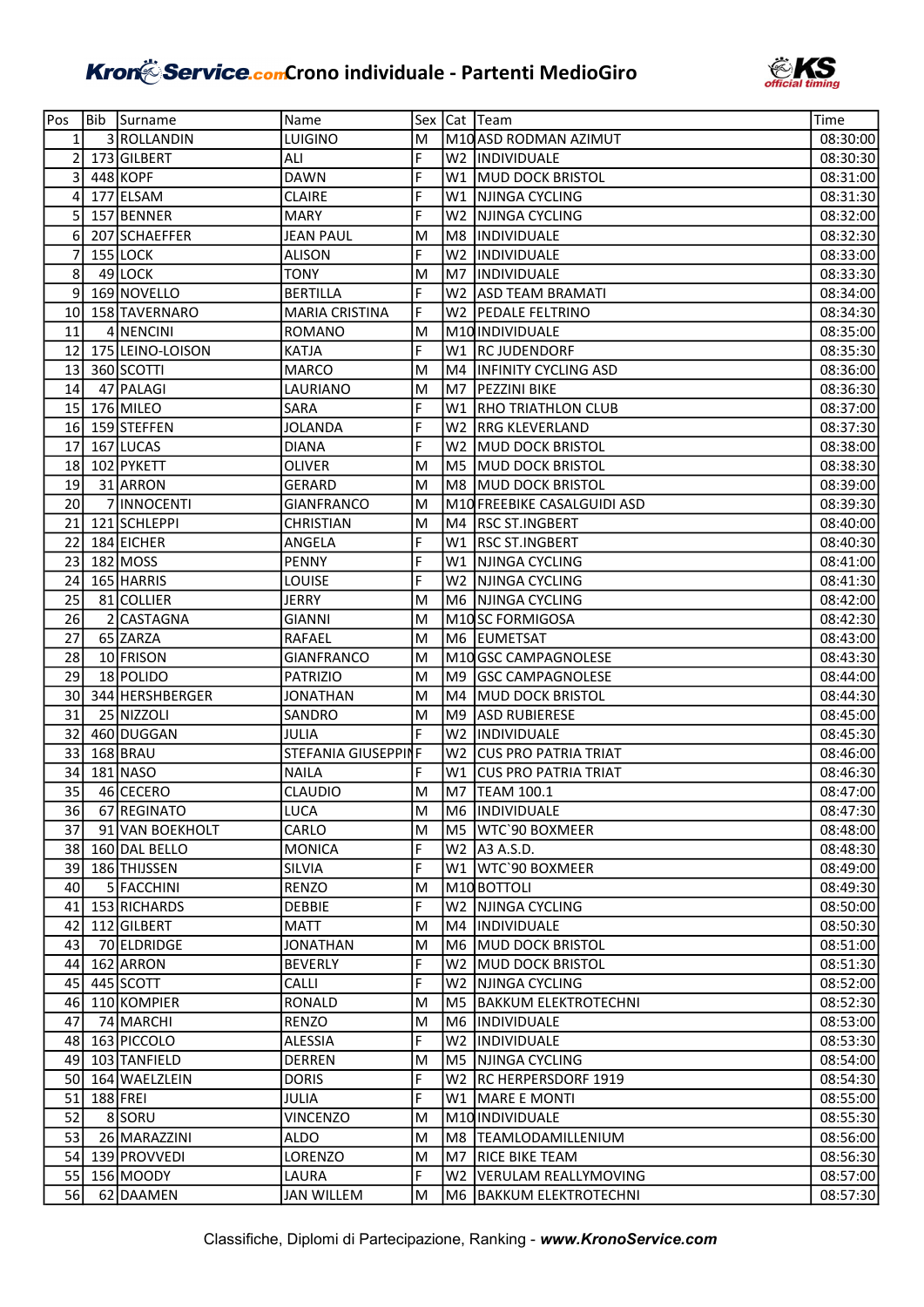

| Pos        | Bib | Surname                   | Name               |        |                | Sex Cat Team                                 | Time                 |
|------------|-----|---------------------------|--------------------|--------|----------------|----------------------------------------------|----------------------|
| 57         |     | $13$ VIZZI                | LUIGI              | M      |                | M10 PEDALE GODIASCHESE                       | 08:58:00             |
| 58         |     | 318 GODANO                | CARLO              | M      |                | M5 SIX2 BOSCARO                              | 08:58:30             |
| 59         |     | 441 FONZO                 | <b>DORA</b>        | F      | W <sub>2</sub> | <b>SIX2 BOSCARO</b>                          | 08:59:00             |
| 60         |     | 68 BREBBIA                | ANGELO             | M      | M6             | <b>CELLAR TEAM TREDICI</b>                   | 08:59:30             |
| 61         |     | 45 MAZZONI                | <b>MAURIZIO</b>    | M      | M7             | ASD GIANLUCA FAENZA                          | 09:00:00             |
| 62         |     | 453 LA PIETRA             | LAURA              | F      |                | W1 ASD RODMAN AZIMUT                         | 09:00:30             |
| 63         |     | 166 ADLAM-COOK            | JANE               | F      | W <sub>2</sub> | NJINGA CYCLING                               | 09:01:00             |
| 64         |     | 64 MARTORANA              | <b>MARIANO</b>     | M      | M <sub>6</sub> | <b>ASD PEDALE TRINESE</b>                    | 09:01:30             |
| 65         |     | 100 PALOMBA               | <b>PIETRO</b>      | M      | M <sub>5</sub> | <b>SPRINT ASD</b>                            | 09:02:00             |
| 66         |     | 109 SAVORE'               | <b>FRANCESCO</b>   | M      | M5             | ASD RODMAN AZIMUT                            | 09:02:30             |
| 67         |     | 27 BUSANI                 | CORRADO            | M      | M8             | <b>GS SPEZZANO CASTELVE</b>                  | 09:03:00             |
| 68         |     | 435 SHARP                 | <b>CLAIRE</b>      | F      |                | W2   VERULAM REALLYMOVING                    | 09:03:30             |
| 69         |     | 180 CHOY                  | LILLIAN            | F      | W1             | <b>LONDON DYNAMO</b>                         | 09:04:00             |
| 70         |     | 117 MASSARO               | <b>MAURO</b>       | M      |                | M4 LA FUGA ASD                               | 09:04:30             |
| 71         |     | 424 DELICAET              | LEN                | M      |                | M5 LONDON POENIX                             | 09:05:00             |
| 72         |     | 187 PALMIERI              | <b>TONIA</b>       | F      | W1             | ASD GIO'N'DENT                               | 09:05:30             |
| 73         |     | $16$ RIZZO                | <b>NICOLÒ</b>      | M      |                | M10 ASD RODMAN AZIMUT                        | 09:06:00             |
| 74         |     | 15 CENITI                 | <b>VINCENZO</b>    | M      |                | M10 ASD PEDALE DEL GOLFO                     | 09:06:30             |
| 75         |     | 84 SCOTTO                 | MASSIMILIANO       | M      | M6             | <b>ASD RODMAN AZIMUT</b>                     | 09:07:00             |
| 76         |     | 118 HUTSON                | <b>HUTSON</b>      | M      | M4             | <b>EUMETSAT</b>                              | 09:07:30             |
| 77         |     | 101 TORRIANI              | <b>WALTER</b>      | M      |                | M5 CUS PRO PATRIA TRIAT                      | 09:08:00             |
| 78         |     | 179 BILLINGS              | JO                 | F      | W1             | NJINGA CYCLING                               | 09:08:30             |
| 79         |     | 262 COSTANTINO            | <b>ANTHONY</b>     | M      |                | M6 SOLO                                      | 09:09:00             |
| 80         |     | 178 ZUCO                  | VALENTINA          | F      | W1             | ASD GIO'N'DENT-                              | 09:09:30             |
| 81         |     | 22 STEFANI                | PIER LUIGI         | M      | M <sub>9</sub> | ASD RODMAN AZIMUT                            | 09:10:00             |
| 82         |     | 72 RIEGLER                | <b>MICHAEL</b>     | M      |                | M6 CAMIN BIKE TEAM A.S.                      | 09:10:30             |
| 83         |     | 570 MUCCIOLI              | <b>DOMENICO</b>    | M      |                | M10G.S. LELLI BIKE A.S.D.                    | 09:11:00             |
| 84         |     | 86 POEZE                  | <b>ROBERT</b>      | M      |                | M6 RRG KLEVERLAND                            | 09:11:30             |
| 85         |     | 185 PAPI                  | CARLOTTA MARIANNF  |        |                | W1 LA FUGA ASD                               | 09:12:00             |
| 86         |     | 57 CONTE                  | <b>MARIO</b>       | M      |                | M7 SPRINT ASD                                | 09:12:30             |
| 87         |     | 190 SHARP                 | <b>HELEN</b>       | F      | W1             | NJINGA CYCLING                               | 09:13:00             |
| 88         |     | 11 PEGGIANI               | <b>GERMANO</b>     | M      |                | M <sub>10</sub> VIVO                         | 09:13:30             |
| 89         |     | 133 CAPPELLETTI           | <b>MATTIA</b>      | M      | M1             | <b>HSENZABICINONSOSTA</b>                    | 09:14:00             |
| 90         |     | 88 ALESSIO                | <b>GIUSEPPE</b>    | M      | M <sub>6</sub> | ASD RODMAN AZIMUT                            | 09:14:30             |
| 91         |     | 93 DIEKMANN               | <b>HELGE</b>       | M      | M5             | <b>PERINI TEAM</b>                           | 09:15:00             |
| 921        |     | 79 FRANCIA                | <b>MASSIMO</b>     | M      |                | <b>IM6 JUC ARCETANA</b>                      | 09:15:30             |
| 93         |     | 113 GIBERTI               | <b>CRISTIAN</b>    | M      | M4             | <b>UC ARCETANA</b>                           | 09:16:00             |
| 94         |     | 251 PIREDDU               | <b>ACHILLE</b>     | M      |                | M6 G.D.S RICCÒ LE                            | 09:16:30             |
|            |     | 95 192 BLICKENSTORFER     | <b>TANJA</b>       | F      |                | W1 ZWEIRADSPORT STAUB R                      | 09:17:00             |
|            |     | 96 146 SANNA              | <b>GIULIANO</b>    | M      |                | M3 ASD PULSAR                                | 09:17:30             |
| 97         |     | 288 GRAZIANO              | <b>ROBERTO</b>     | M      |                | M6 ASD TEAM BIKE ONE                         | 09:18:00             |
| 98         |     | 452 VICENZETTO            | <b>DEBORAH</b>     | F      | W1             | ASD SANETTI SPORT AMICI DEI VIGILI DEL FUOCO | 09:18:30             |
| 991        |     | 171 CORIMBI               | <b>GIUSEPPINA</b>  | F      |                | W2 ASD SC GALLURA                            | 09:19:00             |
| 100        |     | 89 VIERIN                 | <b>MAURO</b>       | M      |                | M5 ASD RODMAN AZIMUT                         | 09:19:30             |
| 101        |     | 332 GHIBAUDO              | <b>CLAUDIO</b>     | M      |                | M4 ASD RODMAN AZIMUT                         | 09:20:30             |
| 102        |     | 21 ALBIZZATI              | <b>DANILO RAUL</b> | M      |                | M9 ASD TEAM GREE BIKE                        | 09:21:30             |
| 103        |     | 114 BRUSCO                | <b>CHRISTIAN</b>   | M<br>M |                | M4 TEAM EVOPROJECT                           | 09:22:30             |
| 104<br>105 |     | 59 DUPERRET<br>131 MACCHI | ANDRE<br>MARCO     | M      |                | M6  INDIVIDUALE<br>M2 A. S.D. TEAM EVO PRO   | 09:23:30<br>09:24:30 |
| 106        |     | 29 ROSSA                  | <b>GUIDO</b>       | M      | M8             | <b>ASD RODMAN AZIMUT</b>                     | 09:25:30             |
| 107        |     | 44 MAZZONI                | MARCO              | M      | M7             | ASD RUBIERESE                                | 09:26:30             |
| 108        |     | 33 VALLA                  | <b>PAOLO</b>       | M      | M8             | <b>ASD COOPERATORI REGG</b>                  | 09:27:30             |
| 109        |     | 38 VARANI                 | <b>CLAUDIO</b>     | M      | M8             | <b>ASD RUBIERESE</b>                         | 09:28:30             |
| 110        |     | 9 TORRACO                 | <b>MATTEO</b>      | м      |                | M10 VELOSPRINT BARLETTA                      | 09:29:30             |
| 111        |     | 23 CIMBERIO               | <b>GIANFRANCO</b>  | M      |                | M9 ASD RODMAN AZIMUT                         | 09:30:30             |
| 112        |     | 34 FERRABOSCHI            | <b>MARZIO</b>      | M      |                | M8 COOPERATORI REGGIO E                      | 09:31:30             |
|            |     |                           |                    |        |                |                                              |                      |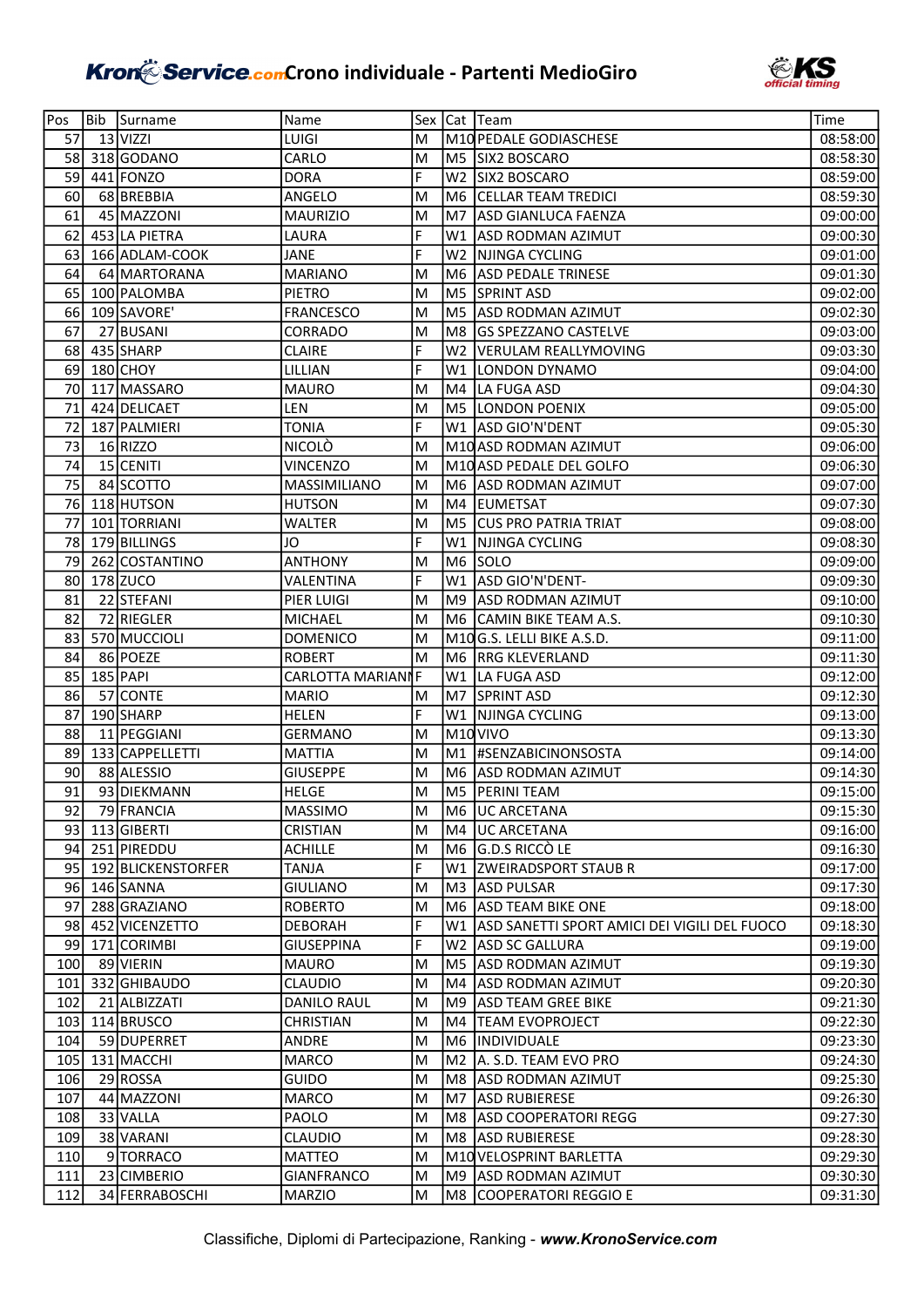

| Pos | Bib          | Surname                        | Name                         |        |                | Sex Cat Team                                 | Time                 |
|-----|--------------|--------------------------------|------------------------------|--------|----------------|----------------------------------------------|----------------------|
| 113 |              | 107 GARUTI                     | <b>CHRISTIAN</b>             | M      |                | M5  ASD RUBIERESE                            | 09:32:30             |
| 114 |              | 12 CANE'                       | <b>ERNESTO</b>               | M      |                | M10STEMAX TEAM                               | 09:33:30             |
| 115 |              | 14 FATTORI                     | <b>PAOLO</b>                 | M      |                | M10 ASD LE QUERCE                            | 09:34:30             |
| 116 |              | 35 SESTITO                     | <b>MARIO</b>                 | M      |                | M8 PEDALE DEL GOLFO BIK                      | 09:35:30             |
| 117 |              | 274 OLEARO                     | <b>GIANCARLO</b>             | M      |                | M6 ASD RODMAN AZIMUT                         | 09:36:30             |
| 118 |              | 443 DRYSDALE                   | LARISSA                      | F      | W <sub>2</sub> | <b>TEAM BELA</b>                             | 09:37:30             |
| 119 |              | 90 BAKKUM                      | PETER                        | M      | M5             | <b>BAKKUM ELEKTROTECHNI</b>                  | 09:38:30             |
| 120 |              | 394 DELLE MONACHE              | <b>GIANCARLO</b>             | M      | M8             | ASD SANETTI SPORT AMICI DEI VIGILI DEL FUOCO | 09:39:30             |
| 121 |              | 292 SEVERA                     | <b>MARCO</b>                 | M      | M5             | ASD SANETTI SPORT AMICI DEI VIGILI DEL FUOCO | 09:40:30             |
| 122 |              | 55 RICHARDSON                  | <b>BRENDAN</b>               | M      | M7             | <b>EUMETSAT</b>                              | 09:41:30             |
| 123 |              | 130 MAIUOLO                    | <b>ALESSIO</b>               | M      | M2             | PEDALE DEL GOLFO BIK                         | 09:42:30             |
| 124 |              | 76 DURIO                       | <b>ALBERTO</b>               | M      | M6             | VELO VALSESIA                                | 09:43:30             |
| 125 |              | 104 BRIJDER                    | <b>BERTIJN</b>               | M      | M5             | <b>TEAM BELA</b>                             | 09:44:30             |
| 126 |              | 32 GIVONETTI                   | <b>PATRIZIO</b>              | M      | M8             | <b>ASD CYCLING CENTER</b>                    | 09:45:30             |
| 127 |              | 141 BASONI                     | <b>ANTONIO</b>               | M      | M9             | SC L'OLEANDRO BUDONI                         | 09:46:30             |
| 128 |              | 116 GREGORI                    | <b>MAURIZIO</b>              | M      | M4             | <b>VORTICE EMOTION BIKE</b>                  | 09:47:30             |
| 129 |              | 111 ADDIS                      | <b>MIRKO</b>                 | M      | M4             | INEW TEAM A.S.D.                             | 09:48:30             |
| 130 |              | 99 CHIARAVALLOTI               | <b>ENZO</b>                  | M      | M <sub>5</sub> | <b>PEDALE DEL GOLFO BIK</b>                  | 09:49:30             |
| 131 |              | 52 COCCO                       | <b>GIANFRANCO</b>            | м      | M7             | <b>SPOC NICE</b>                             | 09:50:30             |
| 132 |              | 238 DONATIVI                   | <b>VINCENZO</b>              | M      | M7             | <b>ASD BIKESHOP TEAM ROMA</b>                | 09:51:30             |
| 133 |              | 83 MURADOR                     | <b>ANDREA</b>                | M      | M6             | CAVALLINO ROSSO                              | 09:52:30             |
| 134 |              | 80 HUMM                        | <b>ROLF</b>                  | M      | M6             | <b>ZWEIRADSPORT STAUB R</b>                  | 09:53:30             |
| 135 |              | 69 CIFARELLI                   | <b>NICOLA</b>                | M      | M6             | <b>ASD SIRINO BIKE</b>                       | 09:54:30             |
| 136 |              | 56 IACCARINO                   | <b>EUGENIO</b>               | M      | IM7            | <b>ITEAM VIRGINIA 1962</b>                   | 09:55:30             |
| 137 |              | 20 PEGORARO                    | <b>ANTONIO</b>               | M      | M9.            | <b>CYCLING TEAM GALLURA</b>                  | 09:56:30             |
| 138 |              | 94 OGGIANU                     | SALVATORE                    | M      |                | M5 S.C. L'OLEANDRO BU                        | 09:57:30             |
| 139 |              | 37 VITOLANO                    | LORENZO                      | M      | M8             | <b>CICLING TEAM GALLURA</b>                  | 09:58:30             |
| 140 |              | 73 CATELLANI                   | <b>GIANLUCA</b>              | M      | M6.            | <b>DLF VIRGINIA</b>                          | 09:59:30             |
| 141 |              | 294 BASTIN                     | ALEXANDER                    | M      |                | M5 LONDON DYNAMO                             | 10:00:30             |
| 142 |              | 43 ARGENTI                     | ALESSANDRO                   | M      | M7             | <b>INFINITY</b>                              | 10:01:30             |
| 143 |              | 17 BRUNI                       | SERAFINO                     | M      |                | M10STEMAX TEAM                               | 10:02:30             |
| 144 |              | 63 LELLI                       | GERMANO                      | M      | M6             | ASD LELLI BIKE                               | 10:03:30             |
| 145 |              | 183 ROSSET                     | LORENZINA                    | F      | W1             | <b>TEAM DE ROSA SANTINI</b>                  | 10:04:30             |
| 146 |              | 189 PANTIERI                   | <b>ALEXIA</b>                | F      | W1             | SOMEC - MG.K VIS - L                         | 10:05:30             |
| 147 |              | 217 UBERTI                     | PIERLUIGI                    | M      | M7             | <b>BIKE INNOVATION SQUA</b>                  | 10:06:30             |
|     |              | 148 423 PIETRINI               | <b>ANTONIO</b>               | M      |                | M6 ASD PROBIKE                               | 10:07:30             |
|     | 149 191 LARI |                                | <b>MARINA</b>                | F      |                | W1 TEAM BIKE INNOVATION                      | 10:08:30             |
| 150 |              | 96 MENEGUZZO                   | ADELMO                       | M      |                | M5 ASD TEAM BRAMATI                          | 10:10:00             |
| 151 |              | 273 KUNKELER                   | <b>EMIEL</b>                 | M      | M6.            | <b>WRV DE PEDDELAARS</b>                     | 10:11:30             |
|     |              | 152 124 MARONGIU               | <b>STEFANO</b>               | M      |                | M3  S.C. L'OLEANDRO BU                       | 10:13:00             |
|     |              | 153 126 MALARDE                | <b>GWENN</b>                 | M      | M2             | INDIVIDUALE                                  | 10:14:30             |
|     |              | 154 385 STACCOTTI              | NICOLO'                      | M      |                | M3 TASD RODMAN AZIMUT                        | 10:16:00             |
|     |              | 155 127 TAGLIABUE              | <b>MARCO</b>                 | M      |                | M2 G. SANTAMBROGIO                           | 10:17:30             |
| 156 |              | 42 ERCOLE                      | <b>GIUSEPPE</b>              | M      | IM7            | <b>GIUSTA BIKE ASD</b>                       | 10:19:00             |
|     |              | 157 142 MONTISCI               | <b>ALVISE</b>                | M      | IM7            | <b>KAREL SPORT</b>                           | 10:20:30             |
|     |              | 158 138 BARBAGELATA            | PASCAL                       | M      |                | M5  INDIVIDUALE                              | 10:22:00             |
| 159 |              | 28 MARIOTTI                    | <b>ELISEO</b>                | M      | M8             | <b>INDIVIDUALE</b>                           | 10:23:30             |
| 160 |              | 105 MARTIGNANI                 | <b>ROBERTO</b>               | M      | M5             | <b>GRUPPO CICLISTICO BO</b>                  | 10:25:00             |
| 161 |              | 577 MANZOTTU                   | <b>GIOVANNI</b>              | M      | M7.            | CYCLING TEAM GALLURA                         | 10:26:30             |
| 162 |              | 77 FENDONI                     | RENATO                       | M      | M6.            | <b>VELO VALSESIA</b>                         | 10:28:00             |
|     |              | 163 128 ULIVIERI               | <b>MICHELE</b>               | M      | M <sub>2</sub> | <b>INFINITY</b>                              | 10:29:30             |
|     |              | 164 120 MEDDA<br>165 558 SERRA | <b>GIUSEPPE</b><br>SALVATORE | M<br>M | M4<br>M1       | MAS BIKE<br><b>CICLOBOTTEGA</b>              | 10:31:00<br>10:32:30 |
|     |              | 166 132 SABA                   | <b>NICOLA</b>                | M      | M <sub>2</sub> | U.C. GUSPINI                                 | 10:34:00             |
| 167 |              | $134$ HUMM                     | DANIEL                       | M      | M1             | <b>ZWEIRADSPORT STAUB R</b>                  | 10:35:30             |
| 168 |              | 71 STEFANINI                   | PIERLUIGI                    | M      | M6             | <b>INDIVIDUALE</b>                           | 10:37:00             |
|     |              |                                |                              |        |                |                                              |                      |